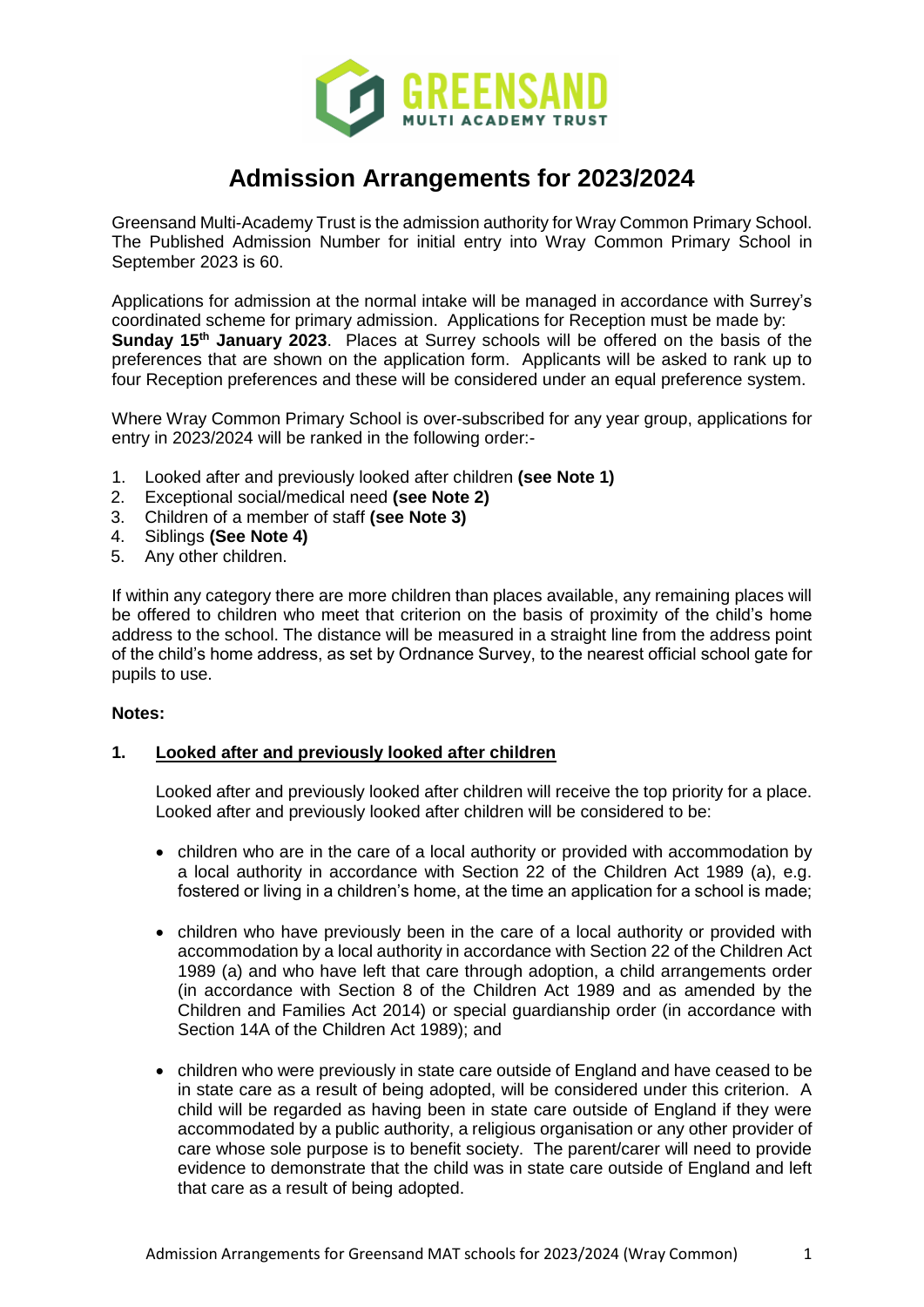

Places will be allocated under this criterion when places are first offered at a school and the Local Authority may also ask schools to admit over their published admission number at other times under this criterion.

#### **2. Exceptional social/medical need**

Occasionally there will be a very small number of children for whom exceptional social or medical circumstances apply which will warrant a placement at a particular school. The exceptional social or medical circumstances might relate to either the child or the parent/carer. Supporting evidence from a professional is required such as a Doctor and/or Consultant for medical cases or a Social Worker, Health Visitor, Housing Officer, the Police or Probation Officer for other social circumstances. This evidence must confirm the circumstances of the case and must set out why the child should attend a particular school and why no other school could meet the child's needs.

Providing evidence does not guarantee that a child will be given priority at a particular school and in each case a decision will be made based on the merits of the case and whether the evidence demonstrates that a placement should be made at one particular school above any other.

Common medical conditions and allergies can usually be supported in all mainstream schools, therefore priority under a school's exceptional medical criterion would not normally be given for these. Some mainstream schools have units attached which provide specialist provision for children with an education, health and care plan which names the school. The facilities in these units are not normally available to children in the mainstream school and as such priority under a school's exceptional social or medical criterion would not normally be agreed for a mainstream place on the basis of a specialist unit being attached to the school.

In addition, routine child minding arrangements would not normally be considered to be an exceptional social reason for placement at a particular school.

Places may be allocated under this criterion when places are first offered at a school and the Local Authority may also ask schools to admit over its Published Admission Number at other times under this criterion.

#### **3. Children of a member of staff**

Priority will be given to a child if their parent is a permanent member of staff within the school and meets either or both of the following circumstances:

- a) the member of staff has been employed at the school for two or more years at the time at which the application for admission to the school is made; and/or
- b) the member of staff is recruited to fill a vacant post for which there is a demonstrable skill shortage.

For applications made as part of a normal intake, the length of employment will be considered as of the closing date for applications. For in year applications, the length of employment will be considered as of the date the application is received or the date a place becomes available, if a place is considered from the waiting list.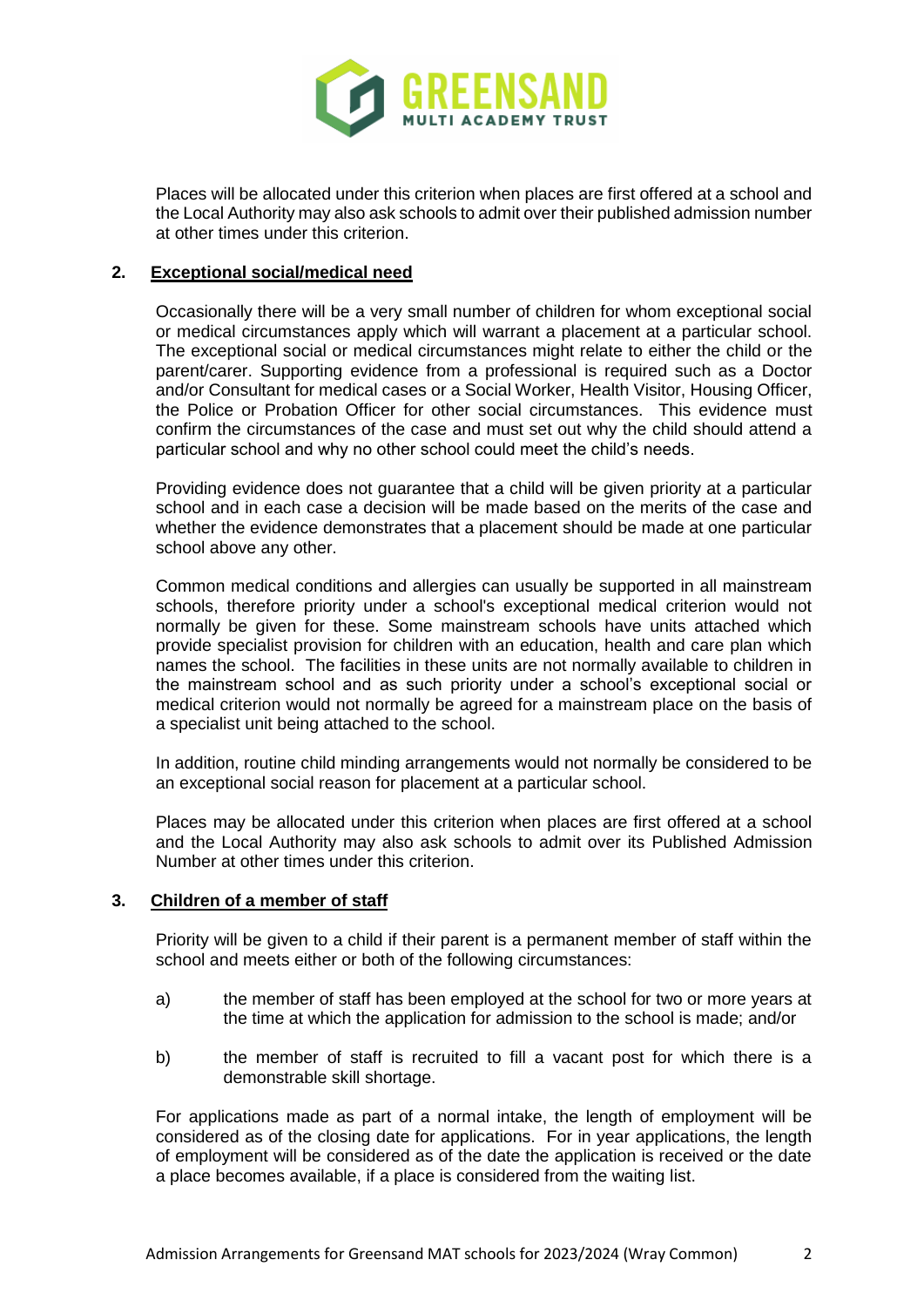

A supplementary information form (Appendix) must be completed and returned by the application closing date for all applicants wishing to apply under this criterion.

# **4. Siblings**

A sibling will be considered to be a brother or sister (that is, another child of the same parents, whether living at the same address or not), a half-brother or half-sister or a stepbrother or step-sister or an adoptive or foster sibling, living as part of the same family unit at the same address.

A child will be given sibling priority if they have a sibling on roll at the school and that sibling is still expected to be on roll at the school at the time of the child's admission.

## **5. Home address**

The child's home address excludes any business or childminder's address, or any relative's address unless the child lives at that address as their normal place of residence. Where the child is subject to a child arrangements order and that order stipulates that the child will live with one parent/carer more than the other, the address to be used will be the one where the child is expected to live for the majority of the time. For other children, the address to be used will be the address where the child lives the majority of the time. In other cases, where the child spends an equal time between their parents/carers, it will be up to the parent/carers to agree which address to use. Where a child spends their time equally between their parents/carers and they cannot agree on who should make the application, we will accept an application from the parent/carer who is registered for child benefit. If neither parent is registered for child benefit, we will accept the application from the parent/carer whose address is registered with the child's current school.

We will not generally accept a temporary address if the main carer of the child still possesses a property that has previously been used as a home address, nor will we accept a temporary address if we believe it has been used solely or mainly to obtain a school place when an alternative address is still available to that child. All distances will be measured by the computerised Geographical Information System maintained by Surrey's admissions team.

Changes of address may be considered in accordance with Surrey's coordinated scheme if there are exceptional reasons behind the change, such as if a family has just moved to the area. The address to be used for waiting lists, after the initial allocation, will be the child's current address. Any offer of a place on the basis of address is conditional upon the child living at the appropriate address on the relevant date. Applicants have a responsibility to notify Surrey County Council of any change of address.

## **6. Tie breaker and the admission of twins, triplets, other multiple births or siblings born in the same academic year**

Where two or more children share a priority for a place, e.g. where two children live equidistant from the school, random allocation will be used to determine which child should be given priority.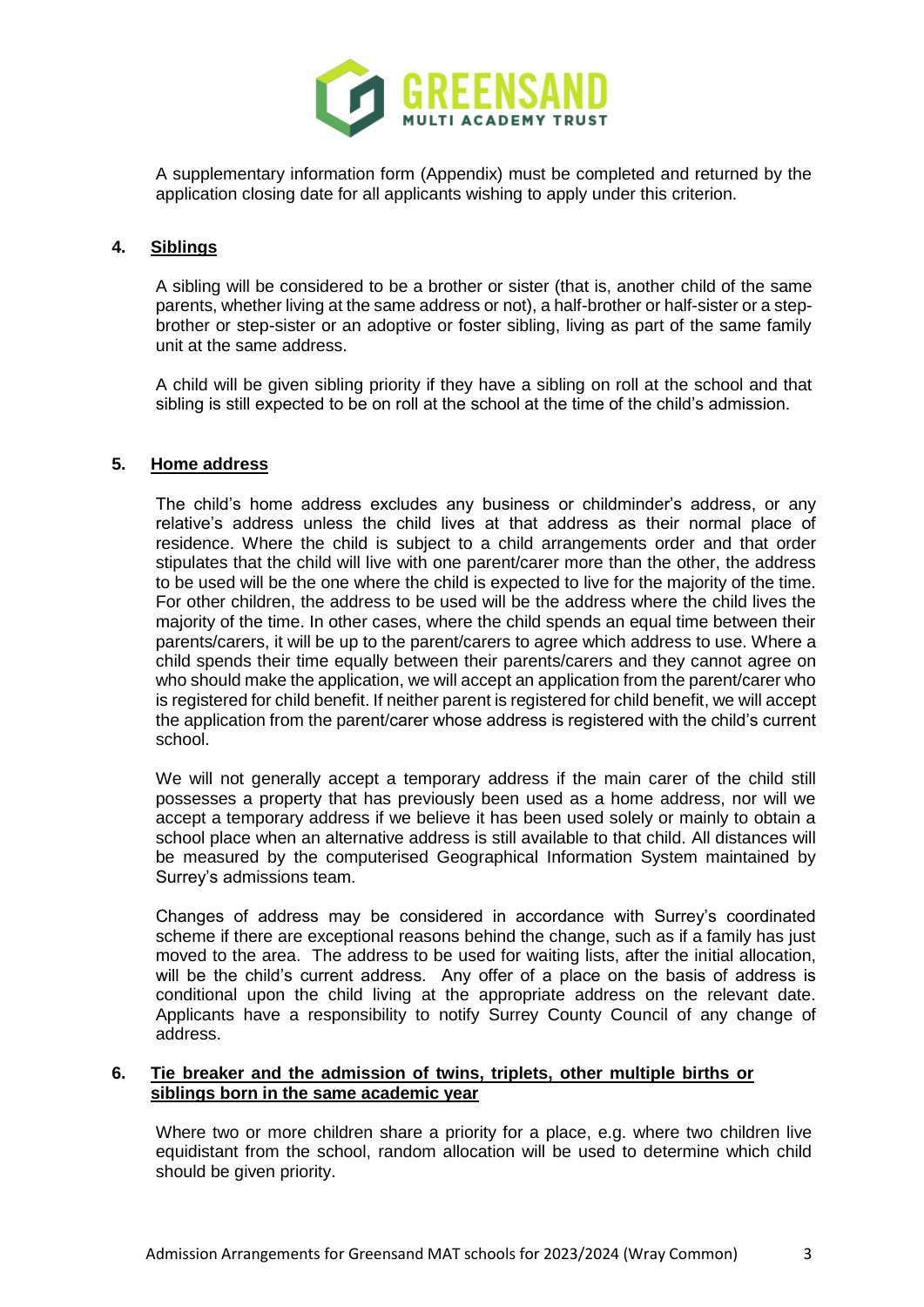

Any child from a multiple birth will be offered a place if one child has already been offered a place and the subsequent child(ren) are ranked consecutively.

# **7. Waiting lists**

Where there are more children than places available, waiting lists will operate for each year group according to the oversubscription criteria for the school without regard to the date the application was received or when a child's name was added to the waiting list.

## **8. In-year admissions**

The following applications will be treated as in-year admissions during 2023/2024:

- applications for admission to Reception which are received after 1 September 2023;
- all other applications for admission to Years 1, 2, 3, 4, 5 & 6.

Where there are more applications than places available, each application will be ranked in accordance with the published oversubscription criteria for the school.

## **9. Starting School**

Greensand schools have a single intake into Reception. All children whose date of birth falls between 1 September 2018 and 31 August 2019 will be eligible to apply for a full time place in Reception at school for September 2023. Applicants can defer their child's entry to Reception until later in the school year, but this will not be agreed beyond the beginning of the term after the child's fifth birthday, nor beyond the beginning of the final term of the academic year for which the offer was made. Applicants may also arrange for their child to start part time until their child reaches statutory school age. Arrangements for individual children must be made in consultation with the Headteacher of the individual school prior to the start date.

#### **10. The admission of children outside of their chronological year group**

Applicants may choose to seek a place outside their child's chronological (correct) year group. Decisions will be made on the basis of the circumstances of each case and what is in the best interests of the child concerned.

- Applicants who are applying for their child to have a decelerated entry to school, i.e. to start later than other children in their chronological age group, should initially apply for a school place in accordance with the deadlines that apply for their child's chronological age. If, in liaison with the Headteacher, the Trust agrees for the child to have a decelerated entry, the place cannot be deferred and instead the applicant will be invited to apply again in the following year for the decelerated cohort.
- Applicants who are applying for their child to have an accelerated entry to school, i.e. to start earlier than other children in their chronological age group, must initially apply for a school place at the same time that other families are applying for that cohort. If, in liaison with the Headteacher, the Trust agrees for the child to have an accelerated entry, the application will be processed. If it is not agreed for the child to have an accelerated entry, the applicant will be invited to apply again in the following year for the correct cohort.